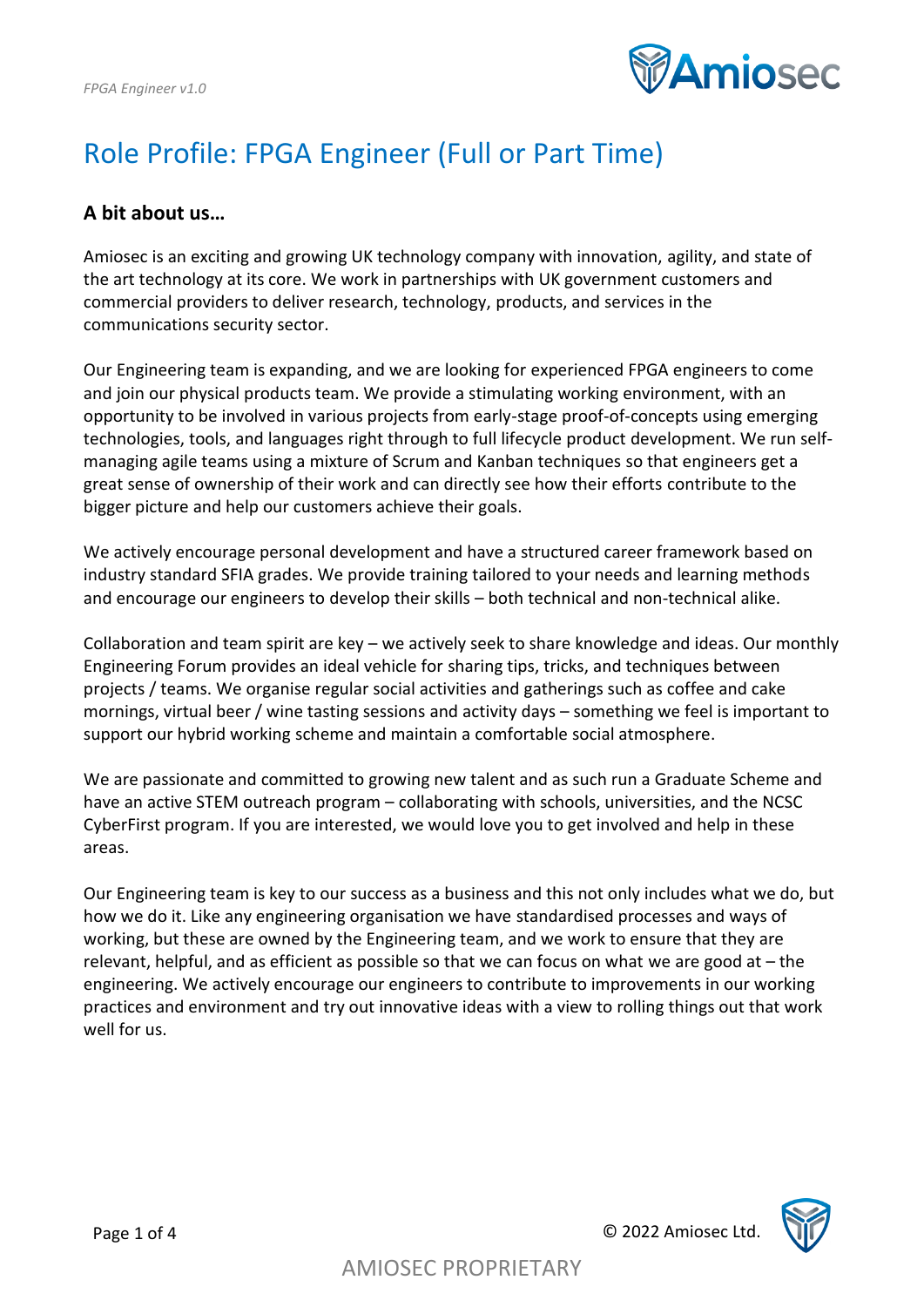

### **FPGA Engineer Vacancies**

As an experienced FPGA engineer, you will need at least 3 years of experience. The role will have a focus on the development of highperformance FPGA functionality (primarily written in VHDL), with an emphasis on high-speed network communications, cyber security, and cryptography. Responsibilities will include conception, design, development, integration, testing and debugging of complex FPGA solutions integrated into wider embedded systems-of-interest.

We are looking for FPGA Engineers at Engineer, Advanced Engineer, Senior Engineer, and Principal Engineer grades. The sections below outline typical activities, along with technical and core competencies. The list is a wide-ranging superset – you should be able to demonstrate ability in some of the technical competencies (depending on your grade/experience) and the core competencies, but you are not expected to have experience in everything.

Work life balance is important, and we offer several options to support our engineers. We have an optional 9-day fortnight scheme, which gives the opportunity to compress a fortnights hours over 9 days to allow every other Friday to be taken off. We have a hybrid working policy, where we ask for a split of 3 days onsite and 2 days remote (this is subject to individual project needs). In addition, this position can be either **full or part time.** For part time roles we are open to considering hours that work for you as a candidate.

**NOTE: -** Due to the nature of our work, all candidates will be required to obtain and maintain an appropriate UK security clearance.

| <b>Subject Area</b>                     | <b>Activities</b>                                                                                                                                                                                                                                                                                                                                               |
|-----------------------------------------|-----------------------------------------------------------------------------------------------------------------------------------------------------------------------------------------------------------------------------------------------------------------------------------------------------------------------------------------------------------------|
| <b>FPGA Design &amp;</b><br>Development | Design and development of FPGA solutions, implementing networking pro-<br>$\bullet$<br>tocols, cryptographic primitives, etc<br>Simulation and verification of developed solutions using appropriate and<br>$\bullet$<br>efficient techniques<br>Integration, build, deployment, debug, and testing of solutions within<br>$\bullet$<br>larger embedded systems |
| <b>Technology Research</b>              | Evaluating latest technologies (e.g., future FPGA devices and platforms,<br>٠<br>languages, etc                                                                                                                                                                                                                                                                 |
| <b>Tool Evaluation</b>                  | Investigation of emerging FPGA toolchains and workflows (e.g., acceler-<br>$\bullet$<br>ated development, simulation, test, verification, automation, etc                                                                                                                                                                                                       |
| <b>Planning and Estimation</b>          | Task breakdown, sizing, progress reporting<br>٠<br>Development/contribution to technical proposals<br>$\bullet$                                                                                                                                                                                                                                                 |
| <b>Technical Authorship</b>             | Authorship of formal documentation<br>٠<br>Review and scrutinise other technical documentation e.g., requirements<br>$\bullet$<br>documentation, design, and architecture documents                                                                                                                                                                             |

#### **Typical Activities**

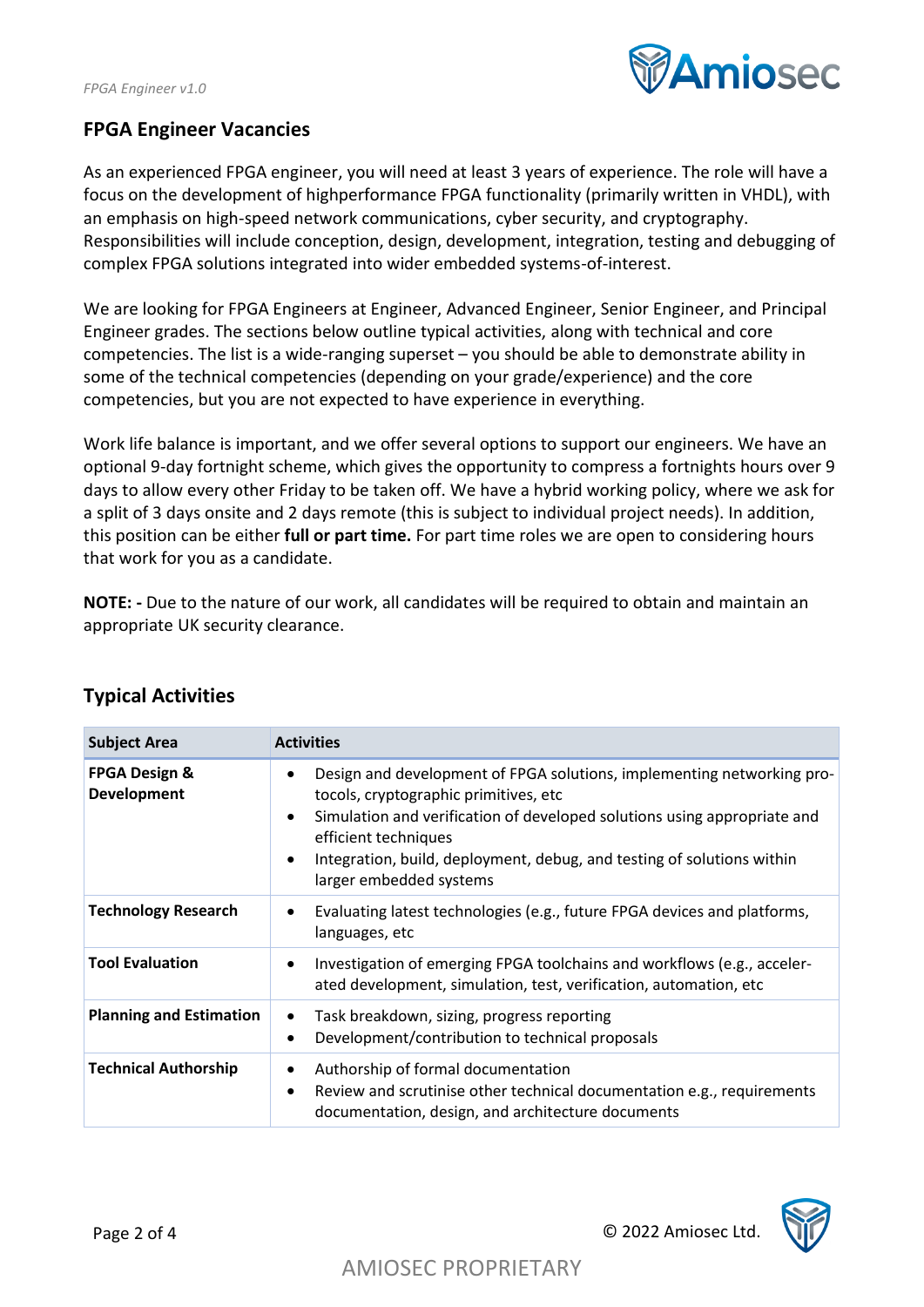

| <b>Team Activities</b>           | $\bullet$ | Participation in team planning and progress activities such as daily stand-<br>ups, planning and design meetings                     |
|----------------------------------|-----------|--------------------------------------------------------------------------------------------------------------------------------------|
| <b>Continuous</b><br>Improvement | $\bullet$ | Review and recommend enhancements for processes and workflows in-<br>cluding but not limited to development tools used with projects |

# **Technical Competencies**

| <b>Subject Area</b>                            | Competency                                                                                                                                                                                                                                                                                                                                                                                                                                                                                                                                                                                 |
|------------------------------------------------|--------------------------------------------------------------------------------------------------------------------------------------------------------------------------------------------------------------------------------------------------------------------------------------------------------------------------------------------------------------------------------------------------------------------------------------------------------------------------------------------------------------------------------------------------------------------------------------------|
| Language / Workflow<br><b>Experience</b>       | VHDL for synthesis and simulation (knowledge of Verilog may be useful<br>$\bullet$<br>but not essential)<br>High-performance FPGA design (use of high-speed serial transceivers,<br>$\bullet$<br>high-throughput data processing and manipulation, etc.)<br>Integration of 3rd party IP cores<br>$\bullet$<br>Design of AXI/Avalon Masters and Slaves<br>$\bullet$<br>Verification of complex FPGA designs using appropriate techniques (self-<br>$\bullet$<br>checking testbenches, BFMs, UVVM/OVM etc.)<br>Physical design (timing closure, floor-planning, etc.) for FPGAs<br>$\bullet$ |
| <b>Tools &amp; Build Systems</b>               | FPGA vendor toolchains (Intel Quartus / Xilinx Vivado)<br>$\bullet$<br>Modelsim/Questa simulator<br>$\bullet$<br>Build, deployment, and testing via continuous integration systems<br>$\bullet$                                                                                                                                                                                                                                                                                                                                                                                            |
| <b>Development Targets</b>                     | Xilinx / Intel FPGA and SoC devices within bespoke embedded platforms<br>$\bullet$<br>Off-the-shelf FPGA development and evaluation platforms<br>$\bullet$                                                                                                                                                                                                                                                                                                                                                                                                                                 |
| <b>Integration, Test &amp;</b><br><b>Debug</b> | Hands-on integration of FPGA sub-systems within complex wider systems<br>$\bullet$<br>of-interest<br>Sub-system and system level testing and debug<br>$\bullet$<br>Familiarity with appropriate tools and techniques (lab test equipment, Xil-<br>$\bullet$<br>inx ILA/VIO/ SignalTap, etc.)                                                                                                                                                                                                                                                                                               |
| <b>Networks and Protocols</b>                  | Network communications protocols (Ethernet, IP, TCP, UDP, ARP, etc.)<br>$\bullet$<br>Network analysis and debugging tools (e.g., traffic generation and manipu-<br>$\bullet$<br>lation)                                                                                                                                                                                                                                                                                                                                                                                                    |
| <b>Development</b><br>Tools/Lifecycle          | Requirements management<br>٠<br>Design capture (UML)<br>$\bullet$<br>Source control (including workflows - Git and GitLab)<br>$\bullet$                                                                                                                                                                                                                                                                                                                                                                                                                                                    |

## **Core Competencies**

| <b>Subject Area</b>  | Competency                                                                                                                                                                                                                                                             |  |
|----------------------|------------------------------------------------------------------------------------------------------------------------------------------------------------------------------------------------------------------------------------------------------------------------|--|
| Approach             | Enthusiasm for technology and desire to understand and utilise it to develop<br>innovative solutions<br>Ability to quickly learn innovative technologies as needed<br>Ability to apply a systematic and methodical approach to debugging/resolving<br>technical issues |  |
| <b>Working Style</b> | Ability to work individually or as a member of a multi-discipline team<br>$\bullet$                                                                                                                                                                                    |  |